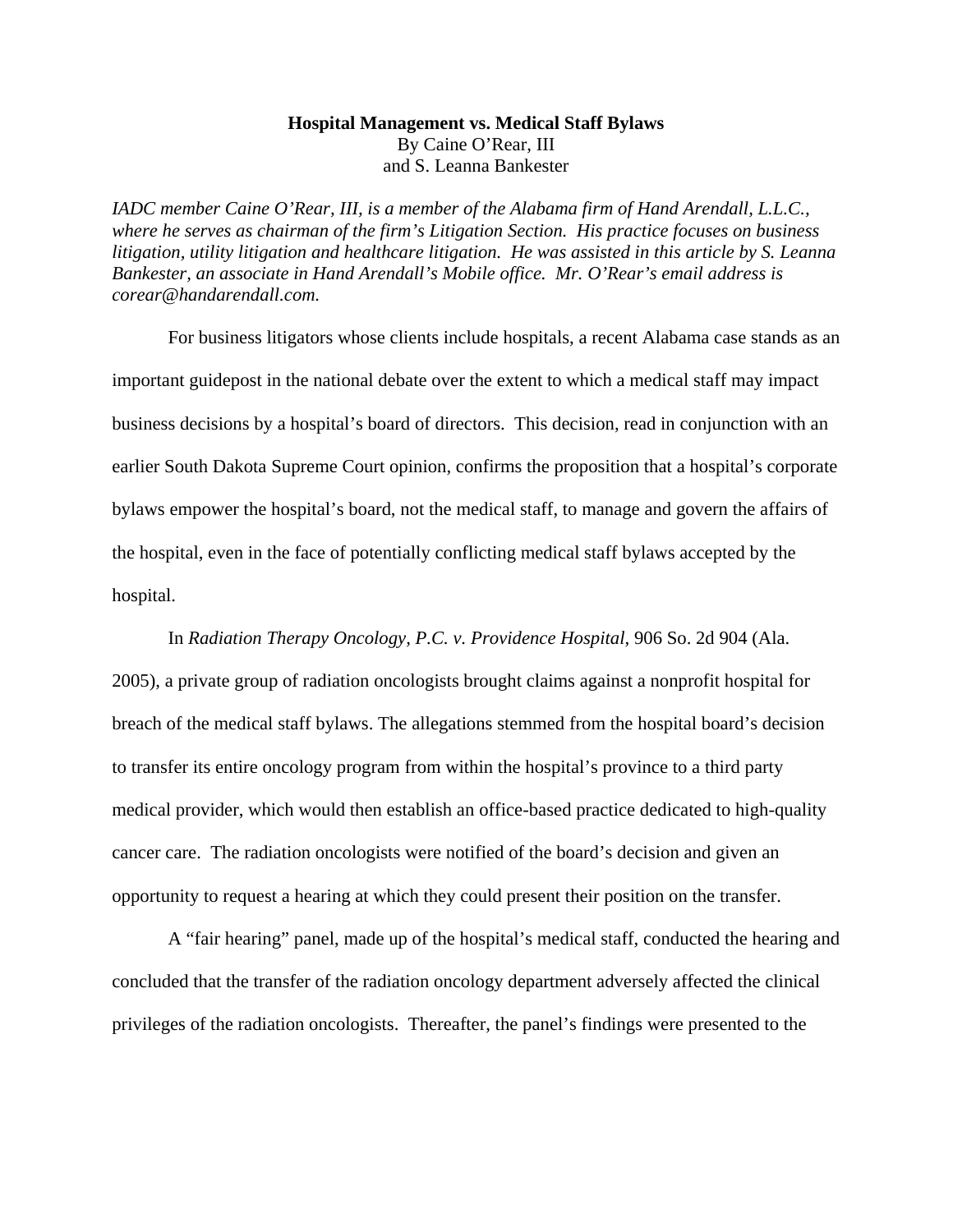hospital's board of directors. The board disagreed with and denied the decision of the panel and reaffirmed the decision of the board that authorized the transfer of the hospital's cancer program.

 The radiation oncologists brought suit against the hospital, claiming that the hospital had breached the medical staff bylaws, which, the radiation oncologists argued, created a contract between the hospital and its organized medical staff. Specifically, the doctors argued that language contained in the medical staff bylaws precluded the transfer without medical staff approval, and that the transfer harmed them by denying them access to radiation equipment necessary to maintain their practice. The circuit court entered summary judgment in favor of the hospital on the doctors' claim that the medical staff bylaws had been breached.

 On appeal, the doctors argued that the trial court erred in entering summary judgment because a genuine issue of material fact existed as to whether the board violated the medical staff bylaws when it disregarded the decision of the fair hearing panel. The Supreme Court of Alabama considered the Alabama Code section governing nonprofit corporations, the hospital bylaws and the medical staff bylaws. The court determined that "the board did not violate the medical-staff bylaws in declining to follow the decision of the fair-hearing panel" and that "the medical staff does not have the power or right to overrule a valid business decision made by the board." *Id.* at 910-11. The court held that the hospital "acted in accordance with the medicalstaff bylaws and with its corporate bylaws in providing the [doctors] with due process and in considering the fair-hearing panel's decision." *Id.*

 The court cited to an Alabama Code section related to nonprofit corporations and determined that "the transfer was completely within the board's authority." *Id.* It went on to hold,

[a]lthough [the hospital's] decision to transfer the radiation-oncology services out of the hospital adversely affected the [doctors], the corporate and medical-staff

2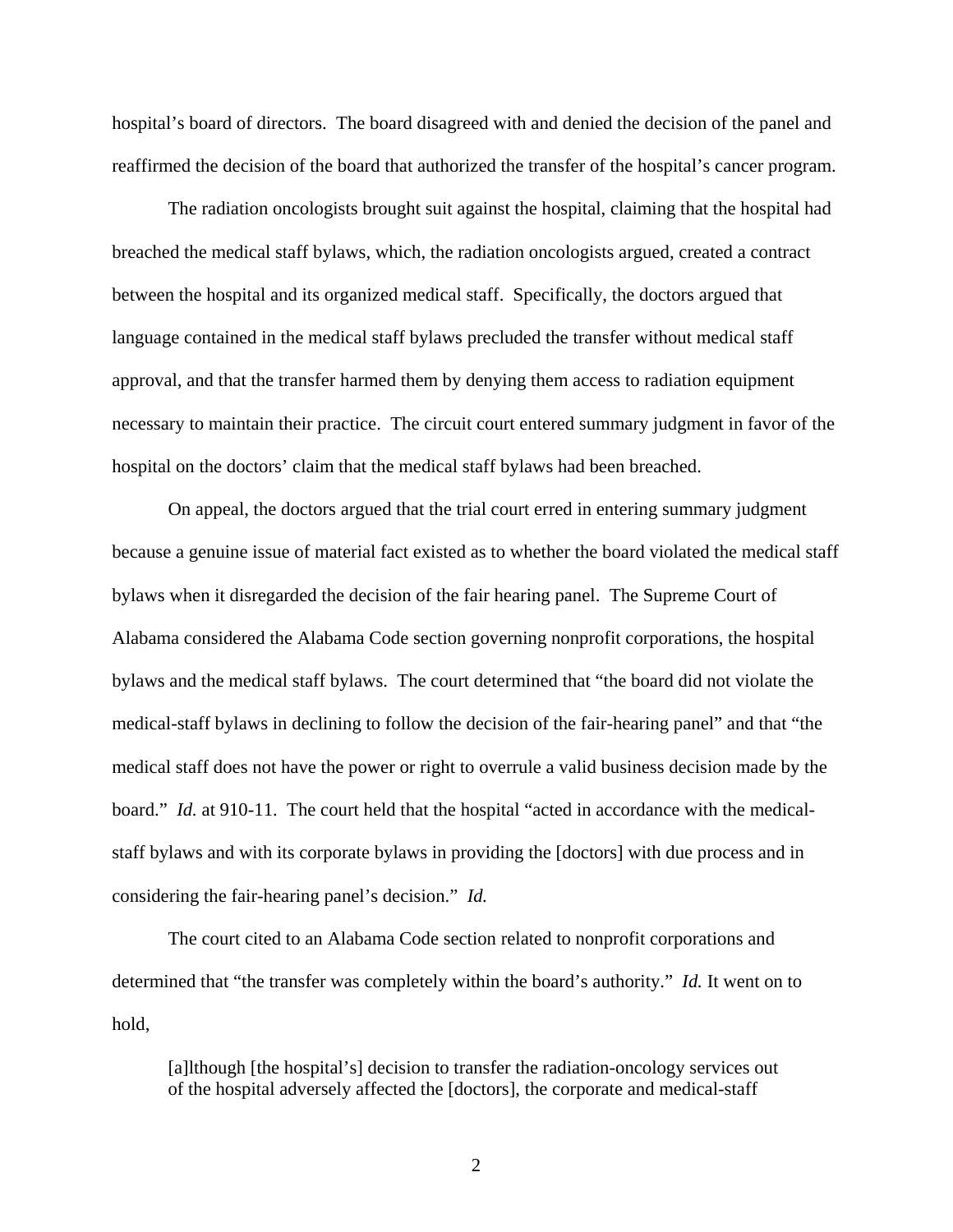bylaws clearly establish that the [doctors] do not have the power to overrule a valid business decision by the board, and the due-process hearing afforded the [doctors] established that the board's decision was properly based on its consideration of patient quality of care.

*Id.* at 912-13. The court affirmed the trial court's entry of summary judgment in favor of the hospital.

 The reasoning of the Supreme Court of Alabama is consistent with many courts throughout the country that have held that the real power to manage a hospital is in the hospital bylaws, and that power is not limited by the medical staff bylaws. This result may stem in part from the refusal of many states to recognize medical staff bylaws as contracts or contracts per se, thereby precluding breach of contract claims based upon those instruments. *See Robles v. Humana Hosp. Cartersville*, 785 F. Supp. 989, 1001-01 (N.D. Ga. 1992); *Sullivan v. Baptist Mem. Hosp.*, 722 So. 2d 675 (Miss. 1998); *Gianetti v. Norwalk Hosp.*, 557 A.2d 1249, 1253 (Conn. 1989); *Ivey v. Galen Hosps. of Texas, Inc.*, 2000 Tex. App. LEXIS 2051, \*31 (Tex. Ct. App. 2000); *Zipper v. Health Midwest*, 978 S.W.2d 398, 416 (Mo. Ct. App. 1998); *St. Mary's Hosp. v. Radiology Prof'l Corp.*, 421 S.E.2d 731, 736 (Ga. Ct. App. 1992); *Munoz v. Flower Hosp.*, 507 N.E.2d 360, 364 (Ohio Ct. App. 1985).

 Even in those cases where courts find that medical staff bylaws can constitute a contract or part of a contract, a private hospital's decision to revoke, suspend, restrict, or refuse privileges is subject only to limited judicial review to ensure substantial compliance with the bylaws. *See, e.g., Garibaldi v. Applebaum*, 742 N.E.2d 279, 286 (Ill. 2000); *Owens v. New Britain Gen. Hosp.*, 643 A.2d 233, 240 (Conn. 1994); *Mahmoodian v. United Hosp. Ctr., Inc.*, 404 S.E.2d 750, 755 (W.Va. 1991); *Keskin v. Munster Med. Research Found.*, 580 N.E.2d 354, 359 (Ind. Ct. App. 1991).

3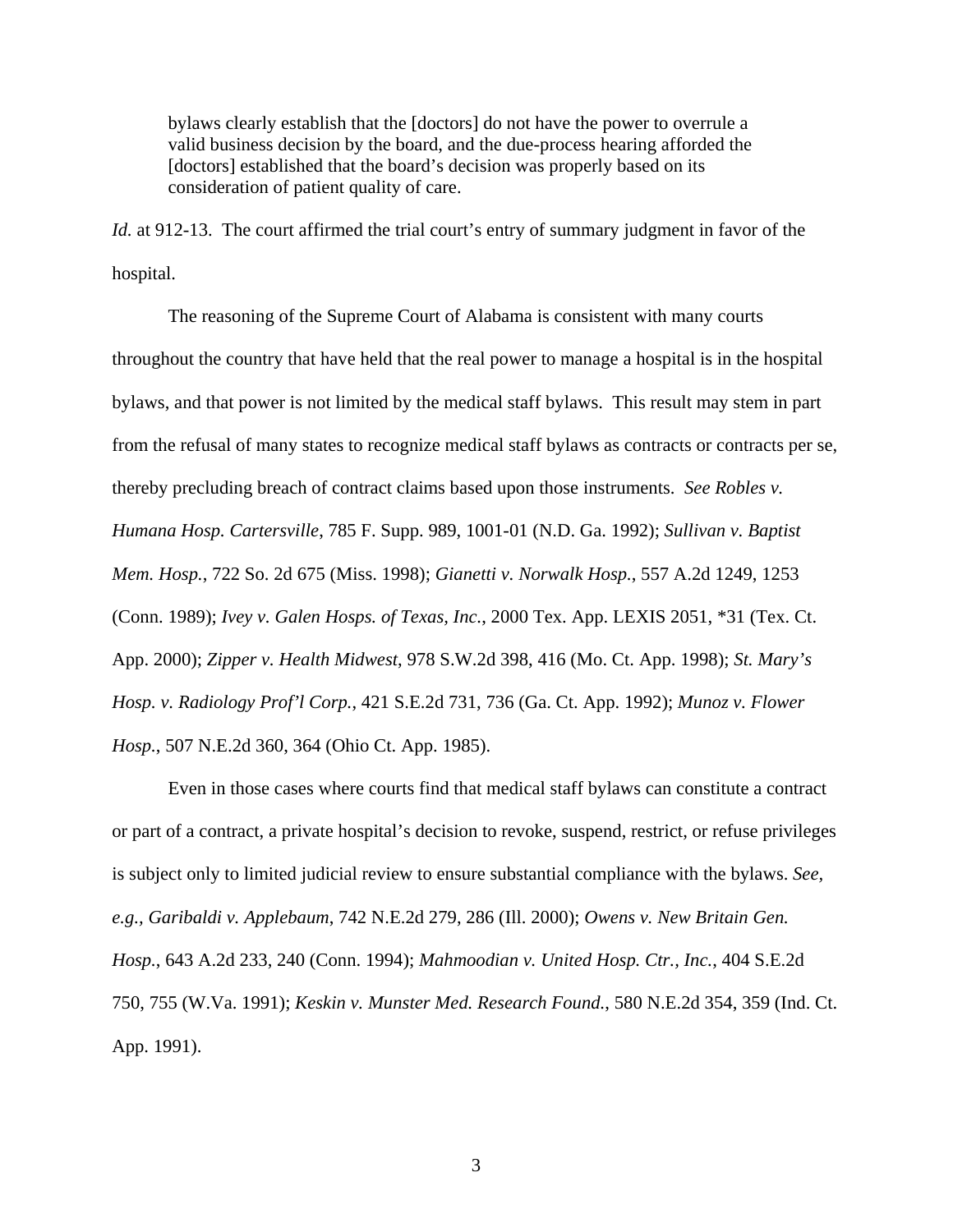One of the most prominent decisions on this issue is the South Dakota Supreme Court's opinion in *Mahan v. Avera St. Luke's*, 621 N.W.2d 150 (S.D. 2001), wherein the court upheld Avera St. Luke's Hospital's ("ASL") decision to close its staff to physicians requesting privileges to perform certain spinal procedures and rejected a breach of contract claim by an applicant and incumbent staff members. The court held that medical staff bylaws cannot trump the decision-making authority and responsibility of the board of directors conferred by state law and by the corporate bylaws. *Id.* at 154-55.

 The *Mahan* court noted that the proper analysis begins with the recognition that the authority to manage a private, nonprofit hospital is conferred on the board of directors by state law and the hospital's corporate bylaws. *Id.* at 154. Citing several provisions of the ASL corporate bylaws and medical staff bylaws, wherein the medical staff was delegated only limited "recommendation" authority while the board had the ultimate authority to manage the hospital, the court concluded that the relationship between medical staff bylaws and hospital corporate bylaws is similar to the relationship between statutes and a constitution. *Id.* at 154-56. Medical staff bylaws cannot "somehow override the specific authority granted to the board by the Corporate Bylaws." *Id.* at 158. The *Mahan* court summarized as follows:

[w]ithin its broad powers of management, some of the business decisions made by the Board will undoubtedly impinge upon matters that relate to or affect the medical staff of the hospital. This fact is unavoidable. **However, merely because a decision of the Board affects the staff does not give the staff authority to overrule a valid business decision made by the Board.** Allowing the staff this amount of administrative authority would effectively cripple the governing Board of [the hospital. The hospital] would cease to function in its current corporate form if its staff were given such power.

## *Id.* (emphasis added)

 The *Mahan* decision is in line with other decisions from various jurisdictions which recognize that medical staff bylaws do not supersede the authority and power of a governing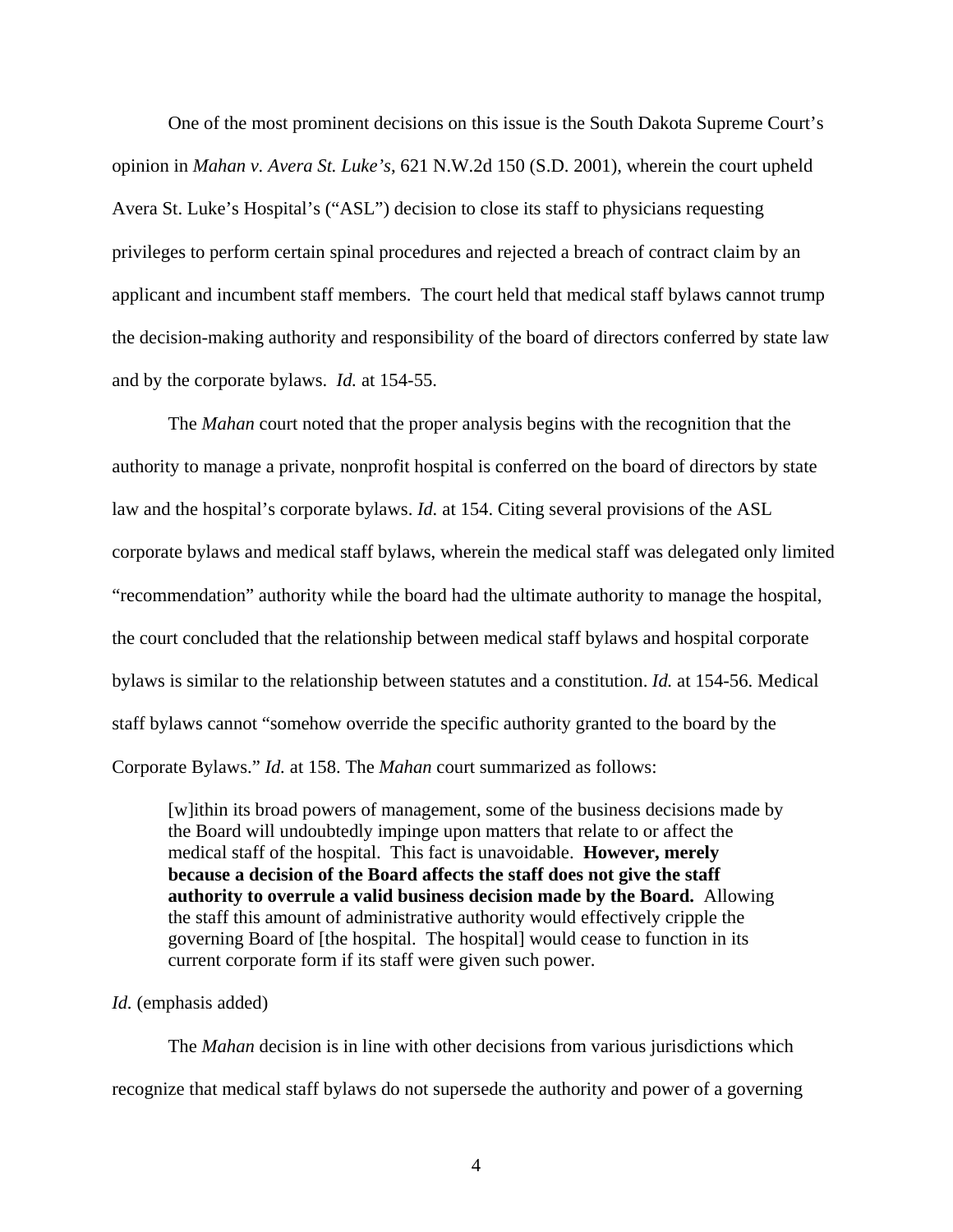board to manage the hospital. For example, in *Bartley v. Eastern Maine Med. Ctr.*, 617 A. 2d 1020, 1021 (Me. 1992), the Supreme Court of Maine rejected a claim by incumbent emergency room physicians that provisions of the medical staff bylaws prohibited the hospital from entering into a direct staffing relationship which required plaintiffs to negotiate employment contracts to work in the emergency room. The court found that medical staff bylaws did not restrict the board's authority to make this decision, but in fact, "[they] are subject to it." *Id.* at 1022; *Ivey*, 2000 Tex. App. LEXIS 2051 at \*31 (Tex. Ct. App. 2000) (internal procedures set forth in medical staff bylaws cannot contractually limit the power of the hospital's governing board which has final authority); *Lyons v. Saint Vincent Health Ctr*., 731 A.2d 206, 212 (Pa. Commw. Ct. 1999) (refusing to place plaintiff's clinical privileges above the board's power to contract out the operation of its radiology department because corporate bylaws conferred the sole authority to manage hospital to the board of directors); *Anne Arundel Gen. Hosp. v. O'Brien*, 432 A.2d 483, 491 (Md. App. 1981).

In conclusion, where hospital bylaws and medical staff bylaws conflict, hospital bylaws will almost certainly take precedence. Support for this proposition is well summarized in the amicus brief filed by the Alabama Hospital Association and the American Hospital Association in support of the hospital's position:

The board of directors of a private, non-profit hospital has the ultimate authority and responsibility to make all of the decisions for governance of the hospital. The medical staff, through the medical staff bylaws, does not have the power to veto management decisions made by the hospital, even when those decision affect the ability of some members of the medical staff to practice at the hospital. The board of directors' authority is borne of its legal responsibility for the operation, management, and governance of the hospital, and this authority is derived from state and federal statutes and regulations, corporate articles and bylaws, the medical staff bylaws, and numerous court decisions. Giving the medical staff the power to veto management decisions made by the hospital board would create an untenable situation whereby the board would be unable to discharge its duties in keeping the hospital to its mission.